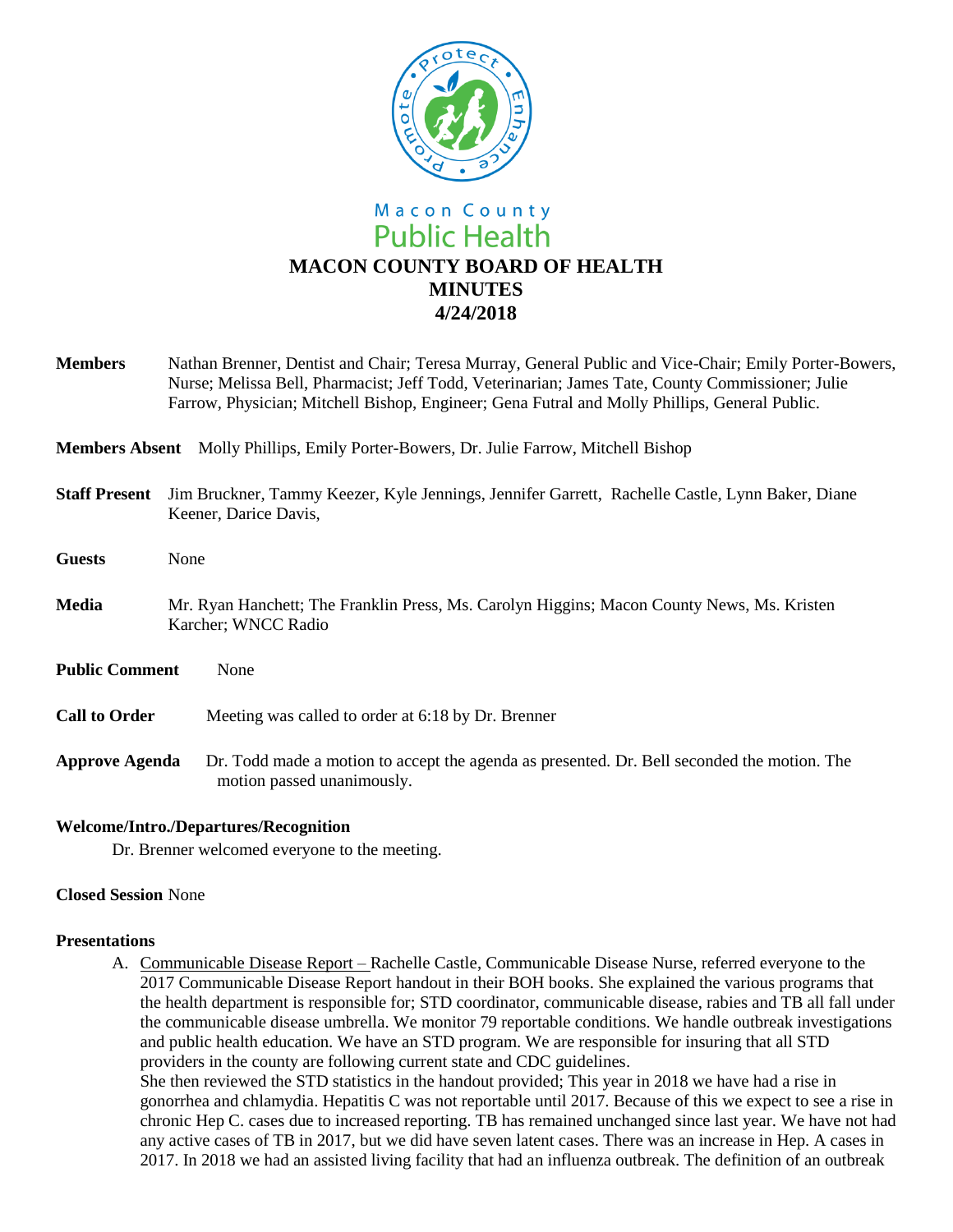in a facility is defined as one confirmed case and one case with similar symptoms confirmed or unconfirmed. During the outbreak we vaccinated everyone in the facility, reviewed infection control training with the staff and the facility is reviewing their outbreak policies and procedures.

- B. SOTCH Report Ms. Baker explained the Community Health Assessment (CHA) and how it leads into the State of the County Health (SOTCH) report; Every three years we do a CHA and review all the data that is gathered. We work with the Western NC Health Network which consists of 23 hospitals and facilities in the western counties of the state. We then collaborate with MountainWise and review their data as well. After review of all the data we choose 15-20 of the top health risks in the community. The next step it to present the priorities to the stakeholders and do a prioritization process. From this process we are able to determine the top three health risk priorities. Currently the three priorities are heart disease, domestic violence and economic development. The SOTCH is then completed after the three year CHA:
	- Domestic Violence Task Force- An action plan has been put together to streamline a policy and protocol template that everyone can use as a base. So far we have been able to create a mission statement and create mou's with various organizations. We have also reviewed several other places in the country that use this same policy. After gathering information we are now in the process of writing the policy and protocol.
	- Heart Disease and Economic Development Task Force Originally these were two separate task forces, however over time their goals and outlooks became similar so the two task forces joined together. They held a community led walking event of the greenway last fall. They are now working on a worksite wellness program in Macon County.

The task forces that are created from the CHA don't necessarily disband after the CHA is complete. We hope that they will continue on. The substance use taskforce and mental health taskforce are two examples of remaining task forces from the previous CHA. Ms. Futral asked about economic development piece of the taskforce. Ms. Baker said they looked at unemployment data, but there is not a large database regarding social determinates of health. She continued by saying they are looking at some additional adverse childhood effects that will give better information in the future and that they are trying to get other entities to do the worksite wellness scorecard.

- C. No Wrong Door: Mental Health & Substance Abuse Ms. Baker talked about the No Wrong Door meeting that MCPH facilitated at the end of March. We had around 80 people in attendance from various parts of the community. We compiled all of the data and Ronnie Beale took the information to Raleigh this week. A lot of people don't know what is available and we don't have enough funding to do some of the things we would like to do. We tried to look at ideas that can really make a difference and get us heading in a different direction than we are currently. Mr. Bruckner said one of the things we try to focus on is to get someone outside of the health dept. to chair the board so that it can continue after the CHA is completed.
- D. On site Waste Water Enforcement Process First, Mr. Jennings said Gov. Roy Cooper has declared this week as Registered Environmental Health Specialist week. He then read part of the proclamation. We have a good staff here in Macon County and we are fortunate to work in a state that values Environmental Health. He then moved on to the on-site waste water enforcement process. A couple weeks ago there was a negative comment in the paper regarding a failing septic system. Mr. Jennings wanted to give an overview of the process so that everyone understands the process.
	- Rule **-** the 1900 rules are what govern the maintenance of sewage systems. This sets the criteria for what a failing septic system is. Legal remedies may be pursued after an authorized agent has observed and documented one or more of the malfunctioning conditions and has issued a notice of violation.
	- Complaints Anyone can file a complaint and we take anonymous complaints as well. Response time is 24-48 hours, almost always 24 hours.
	- Site Visit we make a site visit and observe the failure. We are agents of the state but we still have to follow property rules just like anyone else. We have to get the owner's permission to enter the property. We generally take two people just for securities sake. We document everything that we observe and any actions taken. Documentation gets reviewed very thoroughly during the accreditation process.
	- Notice of Violation Will be issued to the homeowner. This is a state form from the DHHS. It states the nature of the violation and the remedy required. The letter also gives a timeframe. We have to allow 30 days for the homeowner to make repairs. We can allow less than 30 days, but that is only in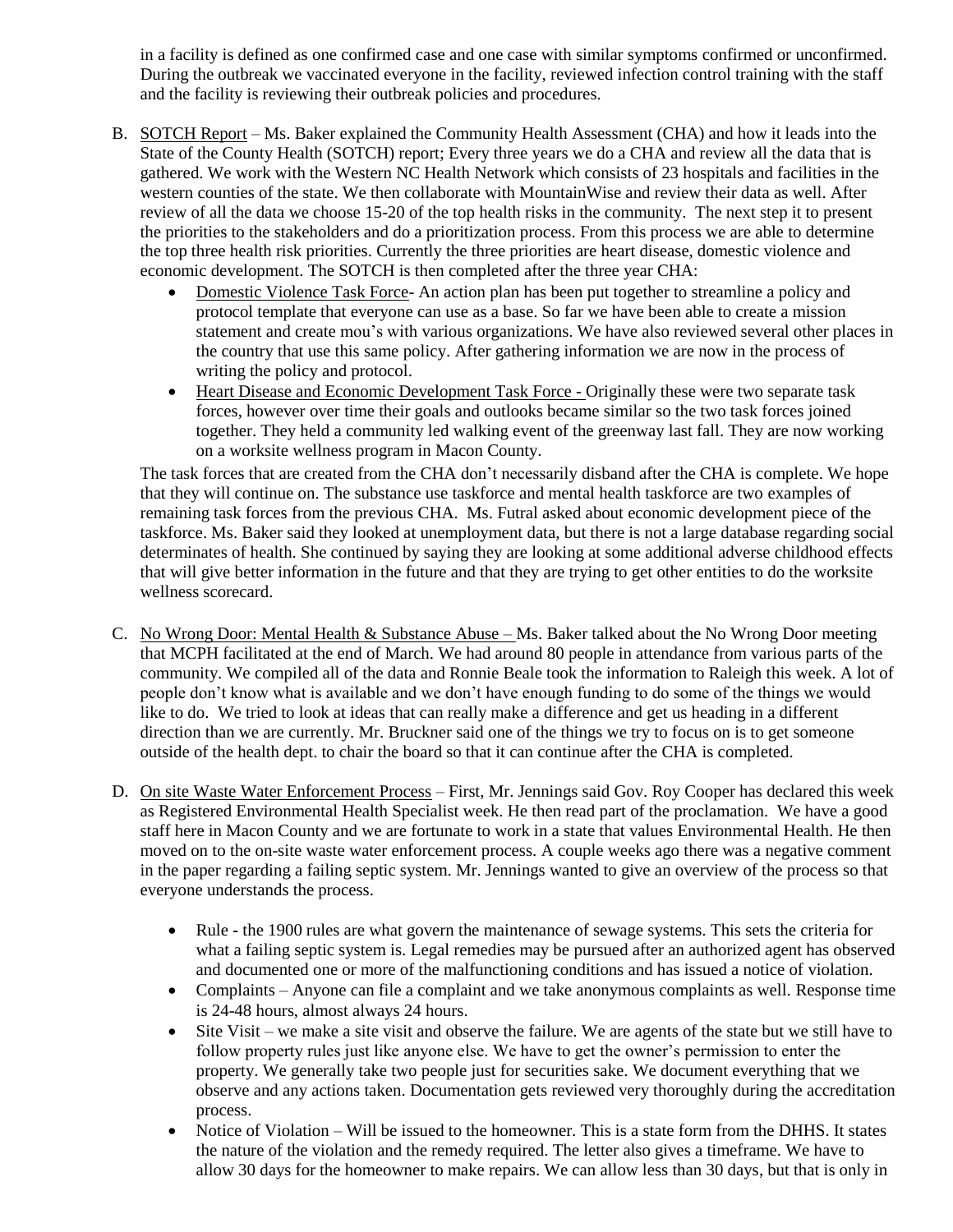extreme emergencies. We will generally give the homeowner two 30 day notice of violations. After that we move into legal remedies

 Legal Remedies - We can suspend their permit to operate, their environmental health permit, the Health Director may issue a public health nuisance or an injunction can be filed by the County Attorney.

Mr. Bruckner said when a public health nuisance by the Health Director is issued; it is done in concert with the County Attorney. We have only done that one time in the past ten years. Mr. Jennings said we try to help with funding assistance as well when needed. This can be a very expensive process for the homeowners and there are funds available through various grants and other funding sources for those who need assistance. Dr. Brenner asked about the process when there is an anonymous complaint. Mr. Jennings said we look into all complaints and we never disclose to the homeowner how the complaint originated.

**Approve Minutes of Previous Meeting**Commissioner Tate made a motion to accept the minutes as presented with the following two changes: Presentations A and B will be reversed in order. Dr. Todd seconded the motion. The motion passed unanimously.

### **Old Business**

A. Animal Control Ordinance - Mr. Bruckner took the ordinance to the commissioners meeting last month, however due there only being three commissioners in attendance the ordinance will not be voted on until the May County Commissioners meeting.

### **New Business**

- A. FY 19 Budget Ms. Keezer reviewed the FY 19 budget and referred everyone to the budget handout in their BOH book. Our budget was due to the County in March. We have had our meeting with the County Manager and Finance Officer. Mr. Bruckner went back just this afternoon to do some additional negotiations. The additional money that we asked for in the upcoming budget year includes the following: money for two Environmental Health vehicles, replacement of two vehicles and a box for Animal Control (We are asking to replace due to high mileage and repair needs), initial retirement payouts of vacation times and longevity pay that may be due to retiring employees, dental electronic health records software which we are required to implement by June of 2019 and we can no longer get the meaningful use funds to cover the implementation, and additional money for an autoclave. We have reapplied for the MAP grant. The money from this grant is not calculated in this budget because we don't know if we will receive it or not. The Evergreen grant was not in our budget either, but it ends June 30 and won't go in our budget next year. We did add in the Community Health integrated care grant. We also included the Asthma grant. In addition to that, we increased our overall revenue. Dr. Todd asked if we had to get the new EHR software. Mr. Bruckner said we currently have Eagle Soft. One of their reps. says it will not meet the meaningful use requirements and one rep. says that it will. If Eaglesoft does meet the requirements we will save money, but if not we have to change over to Dentrix. Dr. Todd asked how many residents the dental program serves. Mr. Bruckner said we have completed over 5,000 services and 3,000 students have been served, but he did not have an exact number of total services at this time. Dr. Todd made a motion to approve to submit the budget as presented. Gena Futral Seconded the motion. The motion passed unanimously. Mr. Bruckner mentioned that any Board member that was interested in reviewing the entire budget could set up a meeting with him and he would be glad to go over it, but due to it being such a long process Board members in the past have asked him not to bring the entire budget to the board meeting.
- B. Grant Funding Mr. Bruckner said we have four grants that we are currently working on or have recently submitted.
	- Worksite Wellness Mountainwise regional project is applying for a grant through the Appalachian Regional Commission to support the regarding efforts to produce a workforce ready to work in the growing automotive, aviation and advanced manufacturing sector. This regional project will support projects that enhance the availability of health care services for workers and their families located in the Appalachian Regional Commission (ARC) region of North Carolina. Emphasis will be placed on workers employed in the automotive and aviation sectors. We have three companies in Macon County that fit this grant and several others in the WNC region. The total dollar amount for the regions is not yet